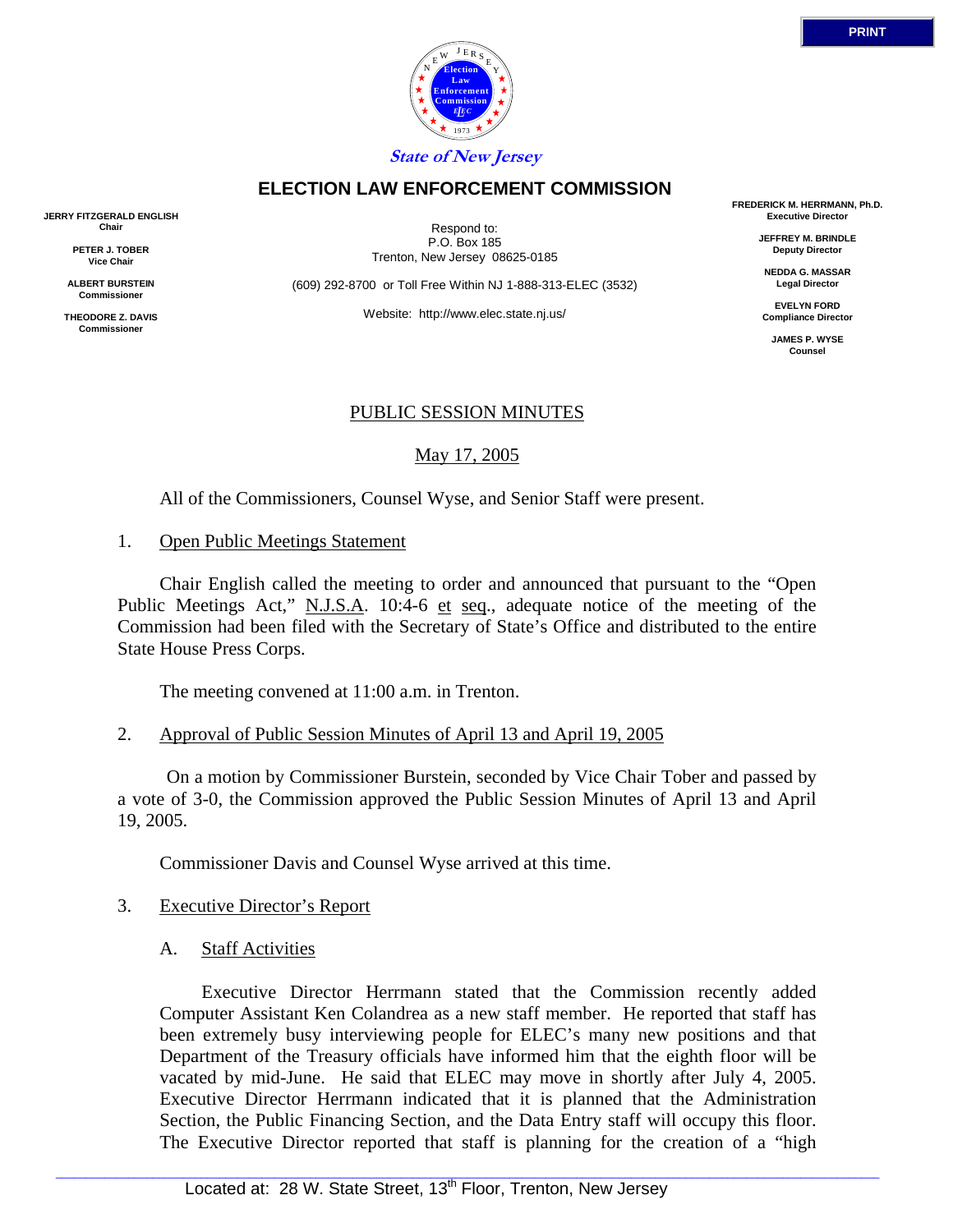technology" training room to instruct candidates, treasurers, and lobbyists in compliance procedures.

 Executive Director Herrmann noted that on the evening of April 26, 2005, Director of Systems Administration Carol Neiman and he were speakers at the first of a three-part series entitled "Politics in New Jersey 2005," held at the Princeton Public Library. He said that the session on "Money in Politics," featured him speaking about the Campaign Act and ELEC's role in administering and enforcing it as well as a presentation by Director Neiman of the new web site.

 The Executive Director mentioned that also on the program was Common Cause Executive Director Lauren Skowronski who spoke about reform in general and pay-toplay in particular. He said that the program was coordinated by Ingrid W. Reed, the Director of the New Jersey Project at Rutgers Eagleton Institute of Politics. He said that both Director Reed and Executive Director Skowronski had wonderful things to say about ELEC's new web site.

### B. Citizen's Clean Elections Commission Meeting

 Executive Director Herrmann advised the Commission that during the afternoon of April 26, 2005, Legal Director Massar, Director of Public Financing Amy Davis, and he appeared before the Citizens' Clean Elections Commission at Douglass College. He indicated that they briefed its Commissioners and staff on how ELEC plans to administer the Clean Elections Pilot Project. Executive Director Herrmann stated that he pointed out that the role of the Clean Elections Commission is primarily to evaluate the project, while ELEC's primary role is to administer it.

 According to the Executive Director, he began by giving some basic background about ELEC and then briefly summarized the current Campaign Act because the Clean Elections Commission needed to have a sense of the system that was being considered for replacement. He said that this discussion of the system was needed because parts of it will continue to apply to certified Clean Elections candidates, and because all of it will apply to candidates who do not become certified.

 The Executive Director noted that he then went over the major elements of the Gubernatorial Public Financing Program to set a further context and concluded with an outline of the new Clean Elections Pilot Project.

 Executive Director Herrmann informed the Commission that Legal Director Massar reviewed key features of ELEC's proposed Clean Elections regulations that implement the program and presented answers to a list of basic questions about how the project would work.

 Finally, he said, Director Davis discussed the planned day-to-day operation of the program and highlighted ELEC's creation of new electronic filing software that will be made available to program participants.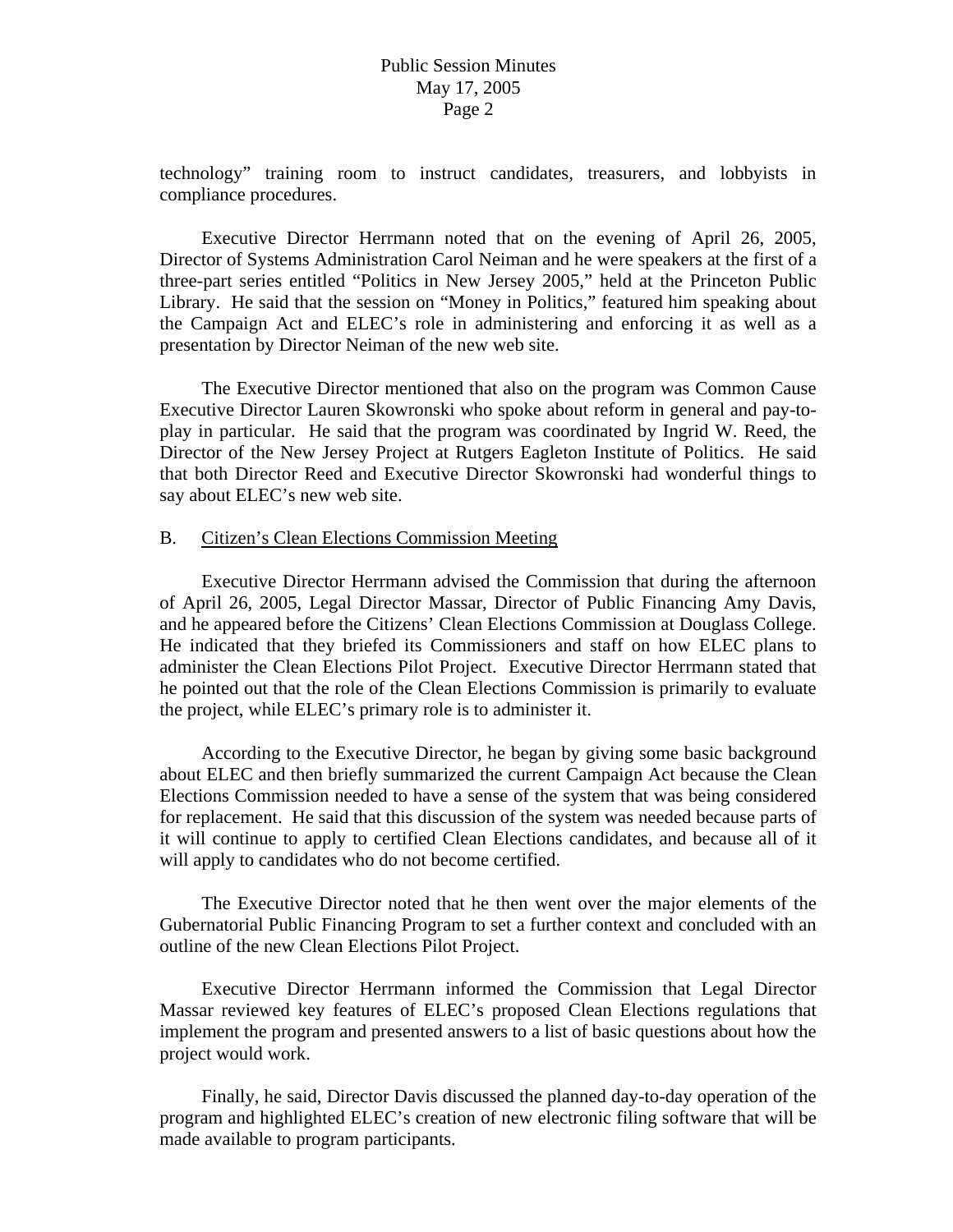Executive Director Herrmann mentioned that Legal Director Massar, Director Davis, and he then fielded numerous questions from the Commissioners. The Executive Director noted that Chairman Bill Schluter congratulated ELEC for its early preparations and stated that he was sure that based on its previous record ELEC would do a fine job. Moreover, the Executive Director stated, Chairman Schluter invited staff to attend future meetings of the Clean Elections Commission to provide technical support and coordination with ELEC.

### C. Legislative Developments

 According to Executive Director Herrmann, on May 9, 2005, he attended the Senate Budget and Appropriations Committee hearing on the Department of Law and Public Safety. He mentioned that ELEC is "in but not of" the department and that there were no written or oral questions this year for the Commission. Executive Director Herrmann advised the Commission that the budget book shows a direct state services appropriation of \$6.5M for FY-2006 and that this level of funding, as stated, "includes continuation of a \$2M increase from a FY-2005 supplemental appropriation that will allow the Commission staff to double as it undertakes expanded oversight and enforcement duties." He indicated that the \$6.5M includes \$1.5M for the Clean Elections Program and that, moreover, ELEC is receiving for the Gubernatorial Public Financing Program another \$1.025M of which \$600,000 is for administration expenses and \$425,000 is for the 500-Word Ballot Statement Program.

 Executive Director Herrmann indicated that on May 12, 2005, Deputy Director Brindle attended the Assembly Budget Committee hearing on A-5269 (Roberts/Greenstein), which authorizes a State convention to reform the system of property taxation. He said that a section of the bill establishes stringent campaign financing provisions for the election of delegates and that the sponsors feel that campaign finance regulation of such delegates should be set at a higher standard than that for other types of candidates.

Executive Director Herrmann said that among the special provisions are a:

- \$250 contribution limit:
- \$6,250 aggregate contribution limit;
- \$50 disclosure threshold;
- Ban on corporate contributions;
- Ban on contributions from another committee controlled by a delegate candidate;
- \$25,000 voluntary expenditure limit;
- Provision for issue advocacy reporting; and,
- Reduced contribution limit and reporting threshold for political committees giving to delegate candidates.

 Executive Director Herrmann noted that the bill was released from the Committee and was then passed by the General Assembly on May 16, 2005.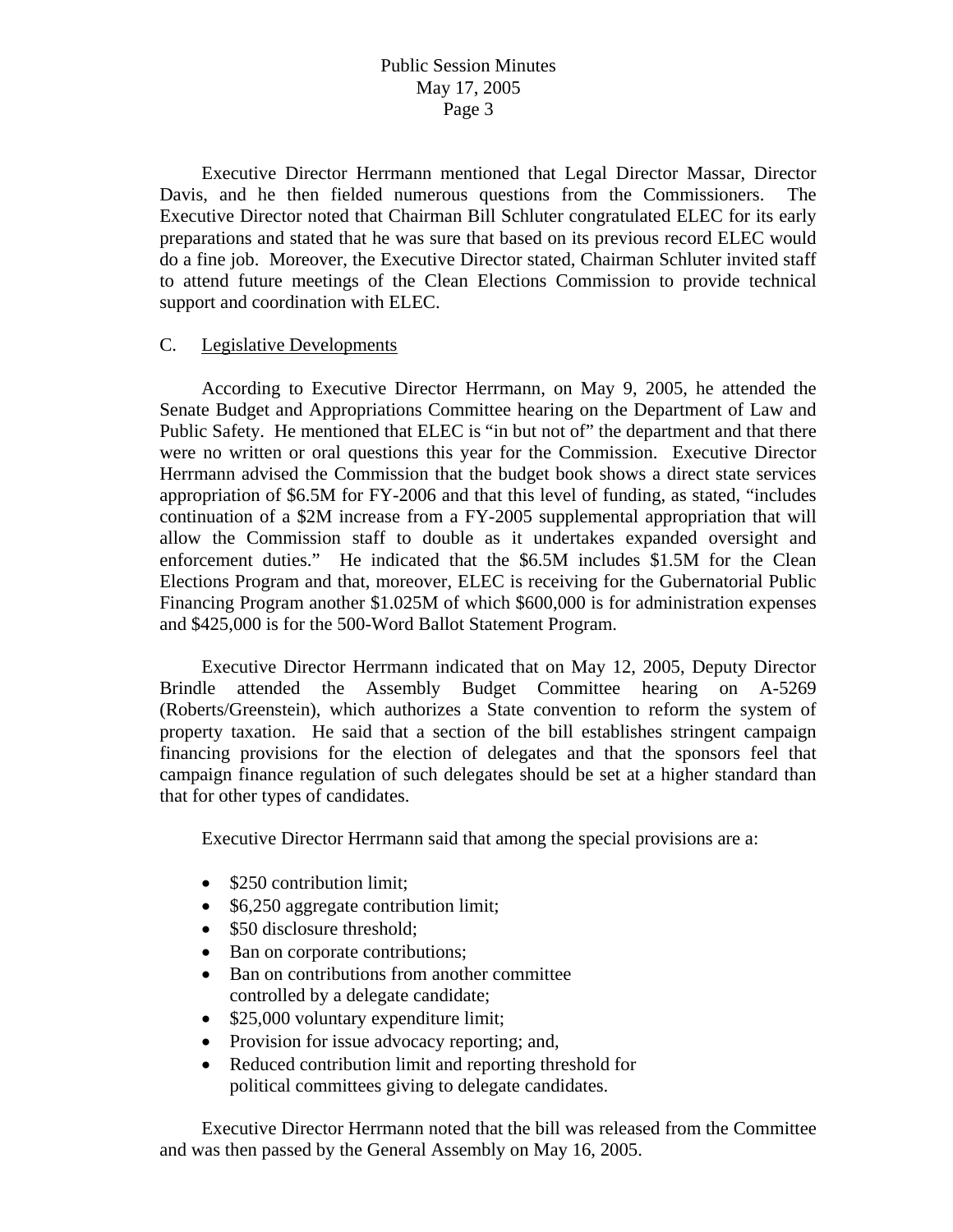### D. Summer Meeting Schedule

- June 21, 2005 at 11:00 a.m. in Trenton;
- July 19, 2005 at 11:00 a.m. in Trenton; and,
- August 16, 2005 (if needed) at 11:00 a.m. in Trenton.

## 3. Adoption of Proposed New Rules and Amendments to Implement New Campaign Laws and the "Sunset" Process

 The Commission discussed the proposed new rules and amendments to implement changes to the New Jersey Campaign Contributions and Expenditures Reporting Act, N.J.S.A. 19:44A-1, et seq., and to comply with the periodic "Sunset" review requirement. The proposal was published in the March 7, 2005, New Jersey Register.

 The changes reflected in the amendments and new rules include: requiring every currency contribution, regardless of amount, to be reported; requiring "professional campaign fund raisers" to register and file quarterly reports; requiring political identification information on telephone calls featuring a recorded message; prohibiting solicitation and making of campaign contributions on State property by gubernatorial and legislative candidates; requiring that certain campaign and organizational treasurers receive training offered by the Commission; expanding the 48-hour notice reporting requirement for expenditures; requiring that certain gubernatorial and legislative candidates file reports using the Commission's electronic filing software; adjusting contribution limits to comport with recent legislation; and, amending the credit card reporting requirement.

 Legal Director Massar reported that no persons testified at the April 19, 2005 public hearing, and no written comments were received by the May 6, 2005 comment deadline. She described an agency-initiated insubstantial change to the rule proposal to correct a typographical error, and recommended that the Commission adopt the amendments and new rules including the agency-initiated change.

 On a motion by Commissioner Davis, seconded by Vice Chair Tober and passed by a vote of 4-0, the Commission voted to adopt the new rules and amendments to implement the new campaign laws and the "Sunset" process with an insubstantial change and to direct staff to file the adoption at the OAL.

### 4. Calculation of Clean Elections District Grant Totals

 Legal Director Massar reported to the Commission on the calculation of the candidates' initial grant amounts required by the New Jersey Fair and Clean Elections Pilot Project Act and described the methodology used to determine the grant amounts.

 She said that a major innovation in the ethics reform legislation enacted by the Legislature in 2004 was the Clean Elections Act. According to Legal Director Massar, two legislative districts will be selected as the 2005 general election pilot project districts from among six districts (Districts 6, 7, 9, 11, 13, and 15). She said that a candidate who qualifies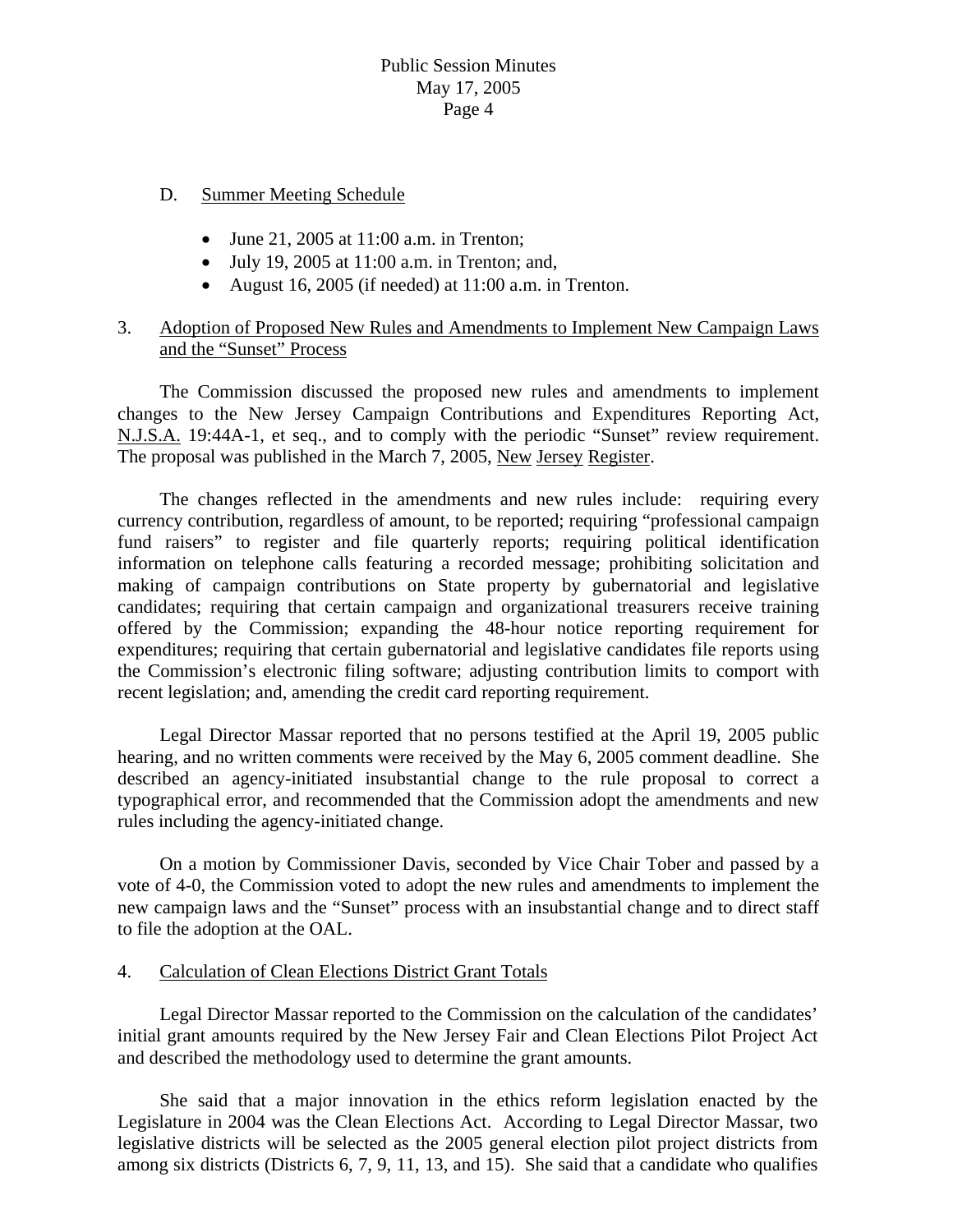as a Clean Elections candidate is entitled to receive an initial grant of money from the New Jersey Fair and Clean Elections Fund which may not exceed \$100,000.

 Legal Director Massar said that it is the responsibility of the Commission to calculate the grant amount for each legislative district by a formula provided in the Clean Elections Act. The exact amount of the initial grant in a legislative district is 75 percent of the average amount of money spent by candidates who are members of the political parties and who ran for Assembly seats in that legislative district in the two immediately preceding general elections (2001 and 2003). The grant amount for each of the six legislative districts is as follows:

| <b>District</b> | <b>Grant Amount</b> | <b>Grant Amount</b> |
|-----------------|---------------------|---------------------|
|                 |                     | <b>Rounded</b>      |
|                 | \$65,090.61         | \$65,100            |
|                 | \$100,000.00        | \$100,000           |
|                 | \$20,489,68         | \$20,500            |
|                 | \$79,261.64         | \$79,275            |
| 13              | \$59,171.66         | \$59,175            |
| .5              | \$53,801.32         | \$53,825            |

 On a motion by Commissioner Davis, seconded by Vice Chair Tober and passed by a vote of 4-0, the Commission approved the staff calculation of the Clean Elections district grant totals.

### 5. 2005 Primary Election Matching Fund Submissions

 Director of Public Financing Davis provided the following report on matching fund submissions processed by the Public Financing staff since the last such report, dated April 19, 2005.

# **Candidate Todd Caliguire**

*Submission #1* 

According to Director Davis, Candidate Caliguire filed his first matching fund submission on April 11, 2005, containing \$329,625.00 in net contributions submitted for match. She said that Candidate Caliguire filed a signed Statement of Agreement to participate in the 2005 primary election debates and a Candidate Certification of Non-Participation in Issue Advocacy Organizations. Staff completed its review and determined that the amount of \$216,705.00 in contributions was eligible for match at the statutory twofor-one ratio of public-to-private dollars. Therefore, stated Director Davis, public funds in the amount of \$433,410.00 were deposited into Candidate Caliguire's public funds account through the Department of the Treasury.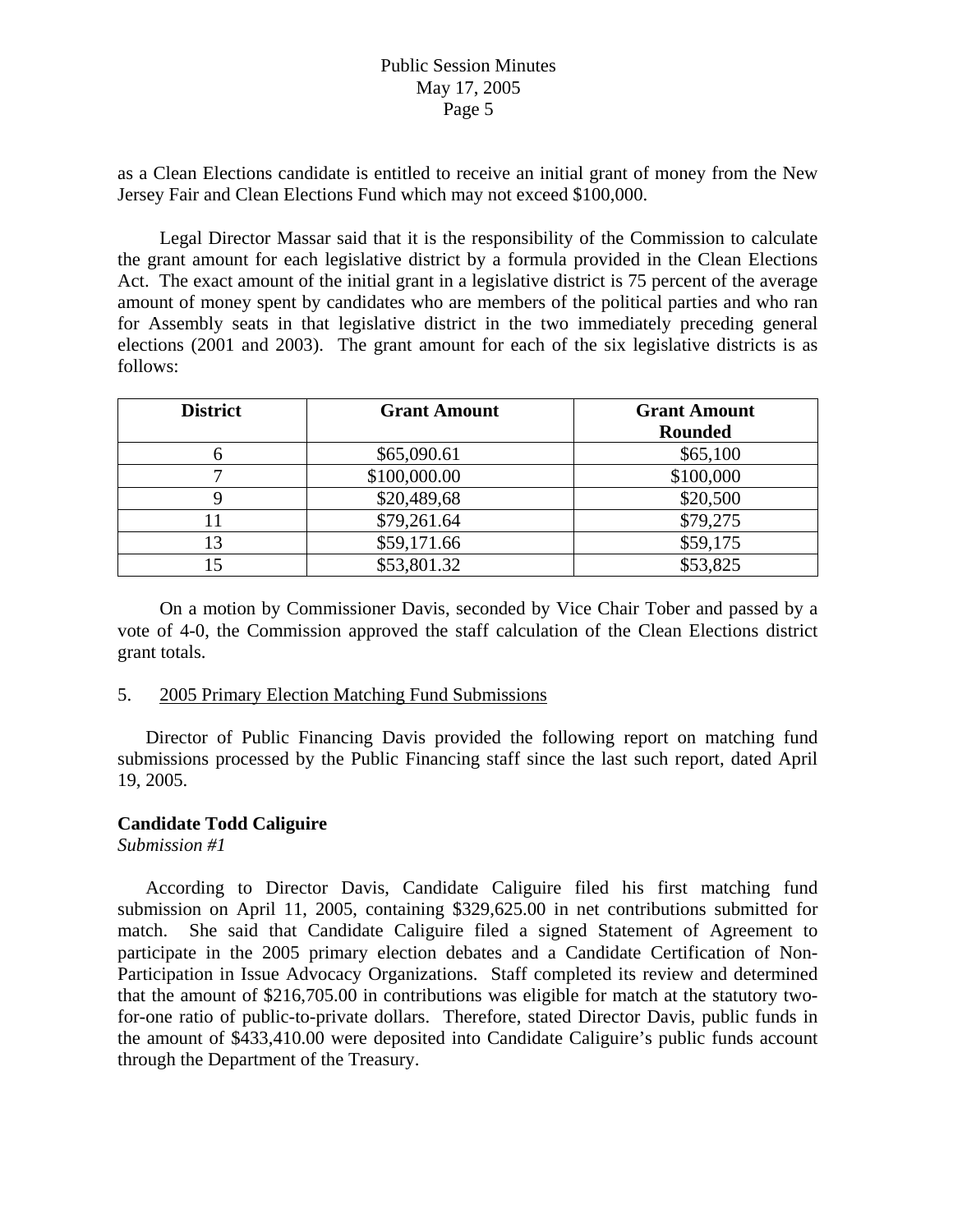#### **Candidate Steven Lonegan**

 Director Davis reported that the staff review of Candidate Lonegan's submissions 1, 2, and 3 determined that Candidate Lonegan submitted contributions eligible for match, totaling \$354,363.81, as follows:

| Submission #1 | \$238,487.81 |
|---------------|--------------|
| Submission #2 | \$26,668.50  |
| Submission #3 | \$89,207.50  |
|               | \$354,363.81 |

 Director Davis stated that after deducting the first \$96,000, which is not matched according to the public financing law, staff determined that a total amount of \$258,363.81 in contributions was eligible for match and, at the statutory two-to-one ratio public funds in the amount of \$516,727.62 were deposited into Candidate Lonegan's public funds account through the Department of the Treasury.

#### *Submission #4*

 Director Davis added that Candidate Lonegan filed a fourth matching fund submission on April 26, 2005, and reported \$12,827.74 in net contributions submitted for match. Staff's review indicated that the campaign had failed to include the reporting of two deposits for match. On May 10 and 16, 2005, Treasurer Colette Campbell provided staff with the missing deposits. When review of the submission is completed, staff will deposit the public matching funds and will report to the Commission on Submission #4 at the next Commission meeting.

### *Submission #5*

 The Director reported that Candidate Lonegan filed a fifth matching fund submission on May 10, 2005, and reported \$19,639.50 in net contributions submitted for match. She said that when review of the submission is completed, staff will deposit the public matching funds and will report to the Commission on Submission #5 at the next Commission meeting.

### **Candidate John Murphy**

#### *Submission #5*

 Director Davis stated that Candidate Murphy filed a fifth matching fund submission on May 3, 2005, and reported \$35,335.00 in net contributions submitted for match. This submission was filed at 1:50 p.m., after the noon deadline. Treasurer Debra Tedesco explained to staff that there was a miscommunication with the courier and that all future submissions would be filed timely. Since the delay did not create an administrative burden, Director Davis explained that staff accepted and processed the submission.

 Staff completed its review of Submission #5 and determined that the amount of \$34,360.00 in contributions was eligible for match at the statutory two for one ratio of public to private dollars. Director Davis reported that public funds in the amount of \$68,720.00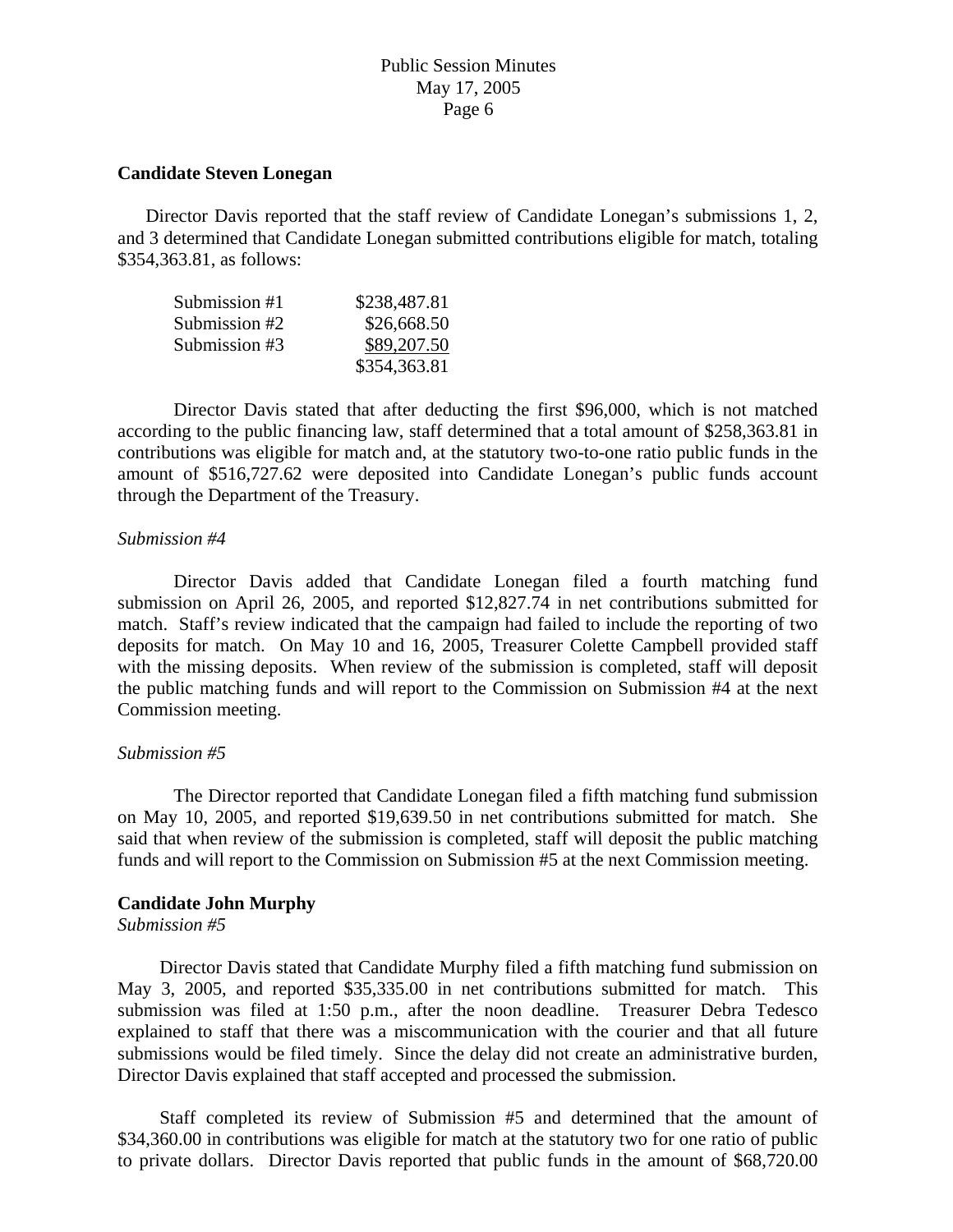were deposited into Candidate Murphy's public funds account through the Department of the Treasury.

#### **Candidate Robert Schroeder**

#### *Submission #3*

 According to Director Davis, Candidate Schroeder filed a third matching fund submission on April 12, 2005, and reported \$23,340.00 in net contributions submitted for match. She said that staff completed its review and determined that the amount of \$20,090.00 in contributions was eligible for match at the statutory two for one ratio of public to private dollars. She stated, therefore, that public funds in the amount of \$40,180.00 were deposited into Candidate Schroeder's public funds account through the Department of the Treasury.

#### *Submission #4*

 Director Davis further reported that Candidate Schroeder filed a fourth matching fund submission on May 3, 2005, and reported \$20,115.00 in net contributions submitted for match. Director Davis said that when review of the submission is completed, staff will deposit the public matching funds and will report to the Commission on Submission #4 at the next Commission meeting.

#### *Submission #5*

 Finally, Director Davis reported that Candidate Schroeder filed a fifth matching fund submission on May 10, 2005, and reported \$54,175 in net contributions submitted for match. She said that when review of the submission is completed, staff will deposit the public matching funds and will report to the Commission on Submission #5 at the next Commission meeting.

#### **Candidate Paul DiGaetano**

*Submission #3* 

 Director Davis advised the Commission that Candidate DiGaetano filed a third matching fund submission on April 26, 2005, and reported \$38,800.00 in net contributions submitted for match. She said that staff completed its review and determined that the amount of \$39,505.00 in contributions was eligible for match at the statutory two for one ratio of public to private dollars. Therefore, public funds in the amount of \$79,010.00 were deposited into Candidate DiGaetano's public funds account through the Department of the Treasury.

## **Candidate Bret Schundler**

#### *Submission #4*

 The Director noted that Candidate Schundler filed a fourth matching fund submission on April 12, 2005, and reported \$124,956.63 in net contributions submitted for match. She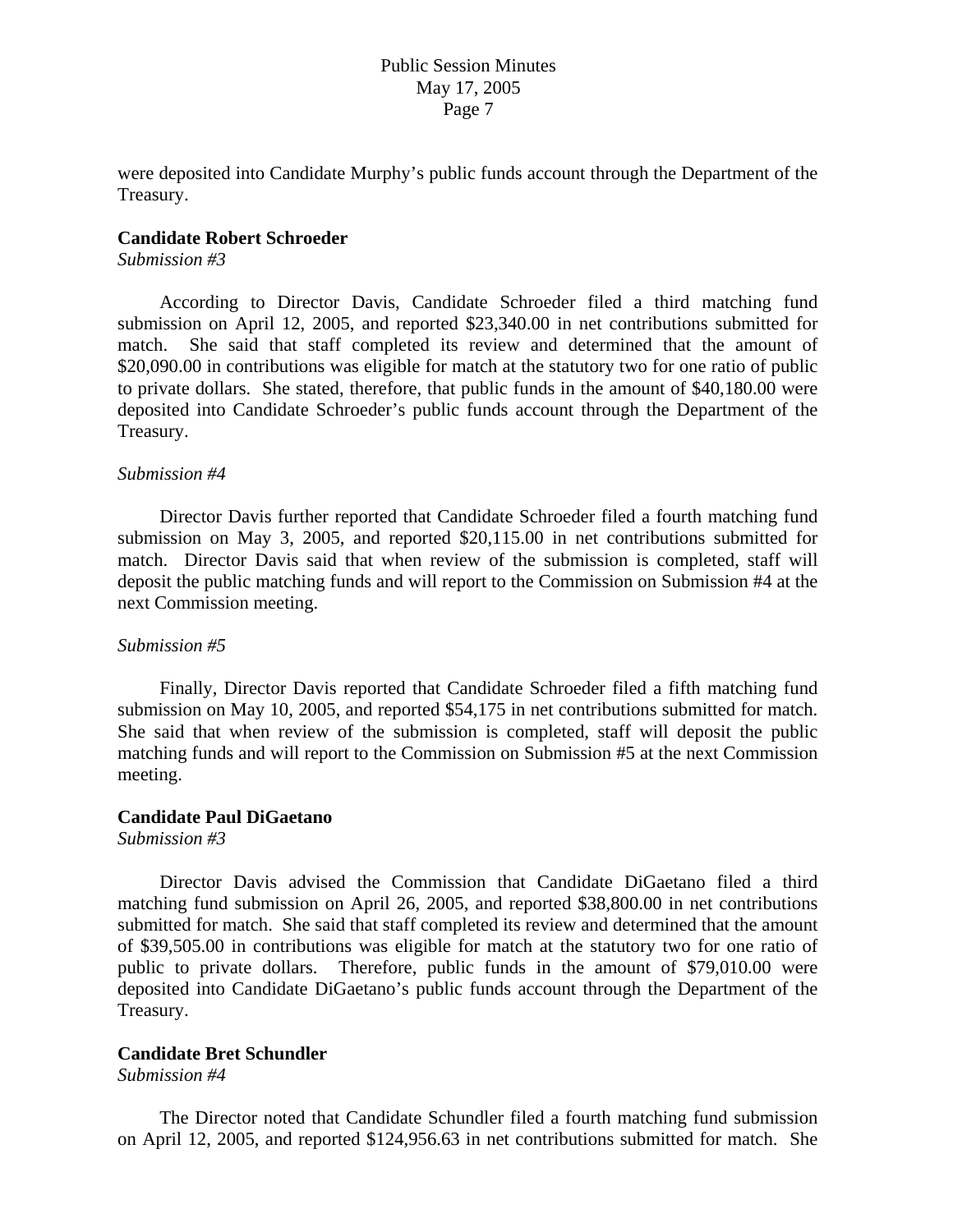said, therefore, public funds in the amount of \$198,789.26 were deposited into Candidate Schundler's public funds account through the Department of the Treasury.

### *Submission #5*

 Finally, Director Davis informed the Commission that Candidate Schundler filed a fifth matching fund submission on May 10, 2005, and reported \$124,956.63 in net contributions submitted for match. When review of the submission is completed, staff will deposit the public matching funds and will report to the Commission on Submission #5 at the next Commission meeting.

 On a motion by Commissioner Burstein, seconded by Commissioner Davis and passed by a vote of 4-0, the Commission accepted the public funds report.

### 6. Resolution to go into Executive Session

 On a motion by Commissioner Davis, seconded by Commissioner Burstein and passed by a vote of 4-0, the Commission resolved to go into Executive Session to discuss anticipated litigation and the following matters, which will become public as follows:

- A. Final Decision Recommendations in violation proceedings which will not become public. However, the Final Decisions resulting from those recommendations will become public not later than seven business days after mailing to the named respondents.
- B. Investigative Reports of possible violations, which reports will not become public. However, any complaint generated as the result of an Investigative Report will become public not later than seven business days after mailing to the named respondents.
- 7. Return to Public Session

# 8. Reproposal of Proposed Amendments and New Rules to Implement New Lobbying Laws

 Legal Director Massar provided the Commissioners with a summary of the concerns raised by commenters in written comments received and the testimony offered at the February 15 and March 15, 2005 hearings concerning the proposed new rules and amendments.

 The Legal Director noted that the testimony and comments received prompted staff to consider significant changes to the original rule proposal. She said that staff recommends that the Commission consider reproposal at the Office of Administrative Law (OAL) of the new rules and amendments with substantial changes. She indicated that the reproposal process permits an agency to reconsider, modify, and revise its pending rule proposal in response to issues raised by commenters. Legal Director Massar said that the reproposal will provide for a hearing and new period for receipt of written comments.